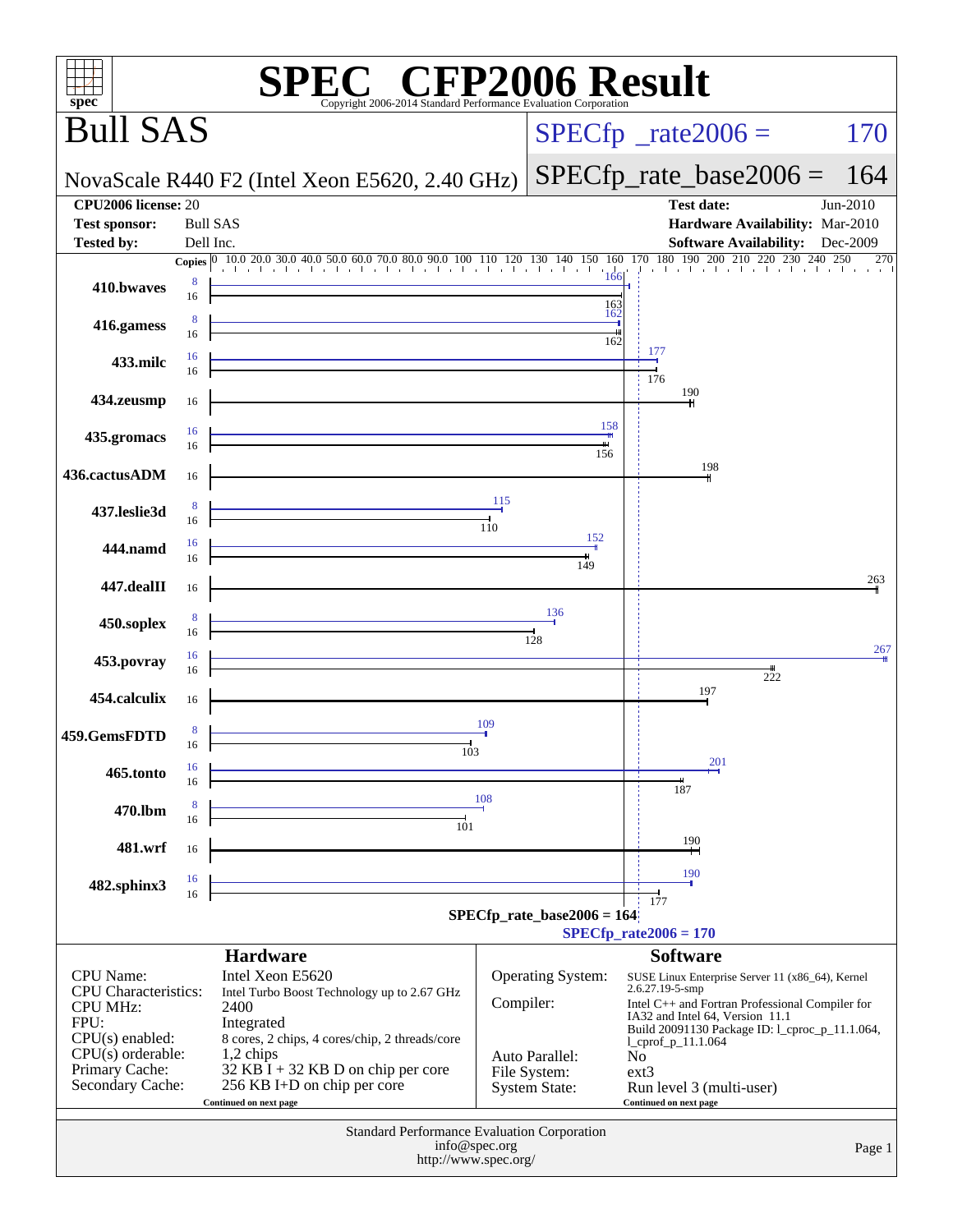

#### **[Submit Notes](http://www.spec.org/auto/cpu2006/Docs/result-fields.html#SubmitNotes)**

The config file option 'submit' was used. numactl was used to bind copies to the cores

#### **[Operating System Notes](http://www.spec.org/auto/cpu2006/Docs/result-fields.html#OperatingSystemNotes)**

'ulimit -s unlimited' was used to set the stacksize to unlimited prior to run

#### **[Platform Notes](http://www.spec.org/auto/cpu2006/Docs/result-fields.html#PlatformNotes)**

 BIOS Settings: Power Management = Maximum Performance (Default = Active Power Controller) Data Reuse = Disabled (Default = Enabled)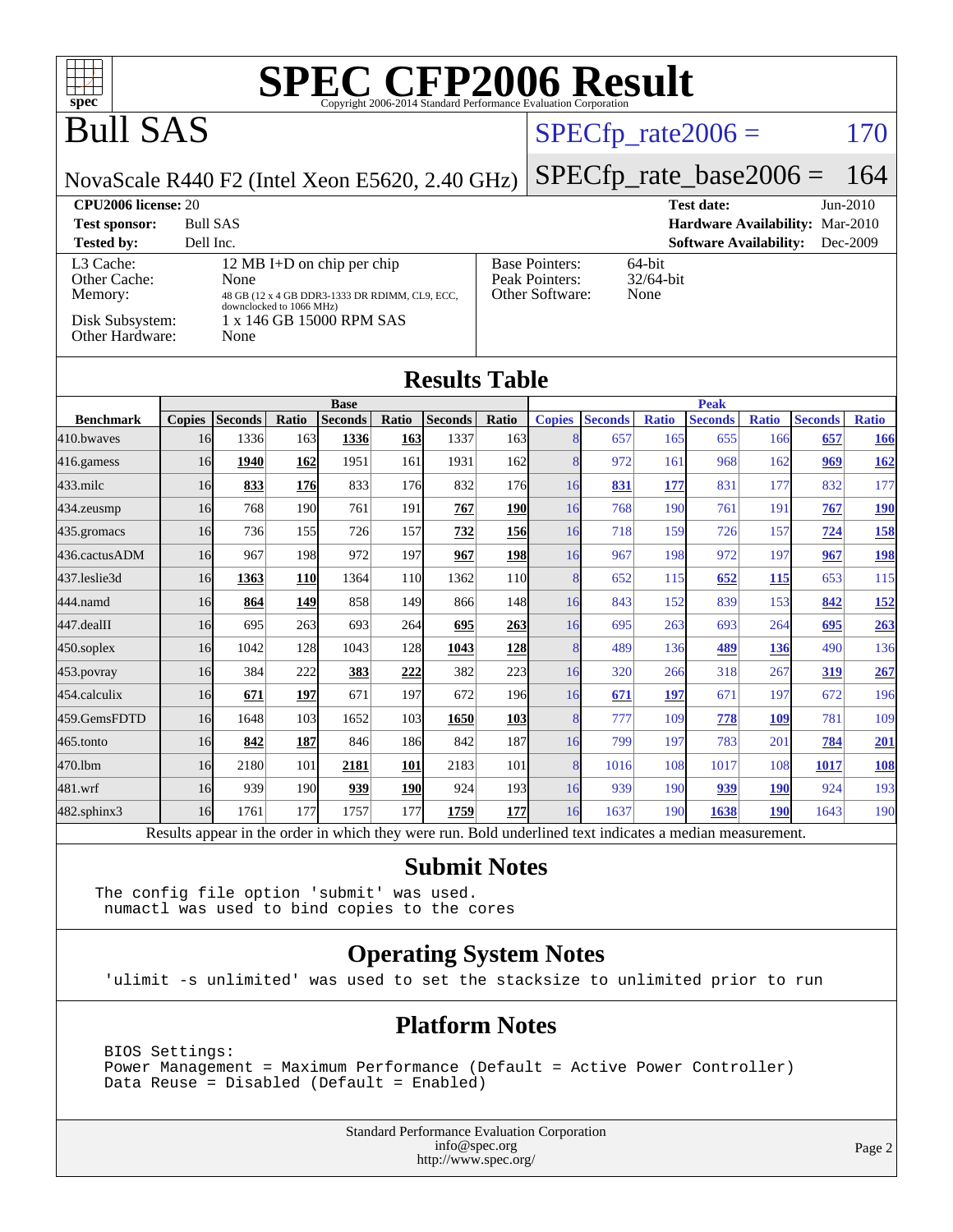

# Bull SAS

 $SPECfp_rate2006 = 170$  $SPECfp_rate2006 = 170$ 

[SPECfp\\_rate\\_base2006 =](http://www.spec.org/auto/cpu2006/Docs/result-fields.html#SPECfpratebase2006) 164

NovaScale R440 F2 (Intel Xeon E5620, 2.40 GHz)

**[Tested by:](http://www.spec.org/auto/cpu2006/Docs/result-fields.html#Testedby)** Dell Inc. **[Software Availability:](http://www.spec.org/auto/cpu2006/Docs/result-fields.html#SoftwareAvailability)** Dec-2009

**[CPU2006 license:](http://www.spec.org/auto/cpu2006/Docs/result-fields.html#CPU2006license)** 20 **[Test date:](http://www.spec.org/auto/cpu2006/Docs/result-fields.html#Testdate)** Jun-2010 **[Test sponsor:](http://www.spec.org/auto/cpu2006/Docs/result-fields.html#Testsponsor)** Bull SAS **[Hardware Availability:](http://www.spec.org/auto/cpu2006/Docs/result-fields.html#HardwareAvailability)** Mar-2010

#### **[General Notes](http://www.spec.org/auto/cpu2006/Docs/result-fields.html#GeneralNotes)**

 Binaries were compiled on SLES 10 with Binutils 2.18.50.0.7.20080502 The Dell PowerEdge R610 and the Bull NovaScale R440 F2 models are electronically equivalent. The results have been measured on a Dell PowerEdge R610 model.

### **[Base Compiler Invocation](http://www.spec.org/auto/cpu2006/Docs/result-fields.html#BaseCompilerInvocation)**

 $C$  benchmarks:<br>icc  $-m64$ 

[C++ benchmarks:](http://www.spec.org/auto/cpu2006/Docs/result-fields.html#CXXbenchmarks) [icpc -m64](http://www.spec.org/cpu2006/results/res2010q3/cpu2006-20100706-12222.flags.html#user_CXXbase_intel_icpc_64bit_bedb90c1146cab66620883ef4f41a67e)

[Fortran benchmarks](http://www.spec.org/auto/cpu2006/Docs/result-fields.html#Fortranbenchmarks): [ifort -m64](http://www.spec.org/cpu2006/results/res2010q3/cpu2006-20100706-12222.flags.html#user_FCbase_intel_ifort_64bit_ee9d0fb25645d0210d97eb0527dcc06e)

[Benchmarks using both Fortran and C](http://www.spec.org/auto/cpu2006/Docs/result-fields.html#BenchmarksusingbothFortranandC):<br>icc -m64 ifort -m64  $-m64$  ifort  $-m64$ 

### **[Base Portability Flags](http://www.spec.org/auto/cpu2006/Docs/result-fields.html#BasePortabilityFlags)**

| 410.bwaves: -DSPEC CPU LP64<br>416.gamess: -DSPEC_CPU_LP64<br>433.milc: -DSPEC CPU LP64<br>434.zeusmp: -DSPEC_CPU_LP64<br>435.gromacs: -DSPEC_CPU_LP64 -nofor_main<br>436.cactusADM: -DSPEC CPU LP64 -nofor main<br>437.leslie3d: -DSPEC CPU LP64<br>444.namd: -DSPEC CPU LP64<br>447.dealII: -DSPEC CPU LP64 |                                                                |
|---------------------------------------------------------------------------------------------------------------------------------------------------------------------------------------------------------------------------------------------------------------------------------------------------------------|----------------------------------------------------------------|
| 450.soplex: -DSPEC CPU LP64<br>453.povray: -DSPEC_CPU_LP64<br>454.calculix: - DSPEC CPU LP64 - nofor main<br>459. GemsFDTD: - DSPEC CPU LP64<br>465.tonto: -DSPEC CPU LP64                                                                                                                                    |                                                                |
| 470.1bm: - DSPEC CPU LP64<br>482.sphinx3: -DSPEC_CPU_LP64                                                                                                                                                                                                                                                     | 481.wrf: -DSPEC CPU_LP64 -DSPEC_CPU_CASE_FLAG -DSPEC_CPU_LINUX |

### **[Base Optimization Flags](http://www.spec.org/auto/cpu2006/Docs/result-fields.html#BaseOptimizationFlags)**

[C benchmarks](http://www.spec.org/auto/cpu2006/Docs/result-fields.html#Cbenchmarks):

[-xSSE4.2](http://www.spec.org/cpu2006/results/res2010q3/cpu2006-20100706-12222.flags.html#user_CCbase_f-xSSE42_f91528193cf0b216347adb8b939d4107) [-ipo](http://www.spec.org/cpu2006/results/res2010q3/cpu2006-20100706-12222.flags.html#user_CCbase_f-ipo) [-O3](http://www.spec.org/cpu2006/results/res2010q3/cpu2006-20100706-12222.flags.html#user_CCbase_f-O3) [-no-prec-div](http://www.spec.org/cpu2006/results/res2010q3/cpu2006-20100706-12222.flags.html#user_CCbase_f-no-prec-div) [-static](http://www.spec.org/cpu2006/results/res2010q3/cpu2006-20100706-12222.flags.html#user_CCbase_f-static)

[C++ benchmarks:](http://www.spec.org/auto/cpu2006/Docs/result-fields.html#CXXbenchmarks) [-xSSE4.2](http://www.spec.org/cpu2006/results/res2010q3/cpu2006-20100706-12222.flags.html#user_CXXbase_f-xSSE42_f91528193cf0b216347adb8b939d4107) [-ipo](http://www.spec.org/cpu2006/results/res2010q3/cpu2006-20100706-12222.flags.html#user_CXXbase_f-ipo) [-O3](http://www.spec.org/cpu2006/results/res2010q3/cpu2006-20100706-12222.flags.html#user_CXXbase_f-O3) [-no-prec-div](http://www.spec.org/cpu2006/results/res2010q3/cpu2006-20100706-12222.flags.html#user_CXXbase_f-no-prec-div) [-static](http://www.spec.org/cpu2006/results/res2010q3/cpu2006-20100706-12222.flags.html#user_CXXbase_f-static)

Continued on next page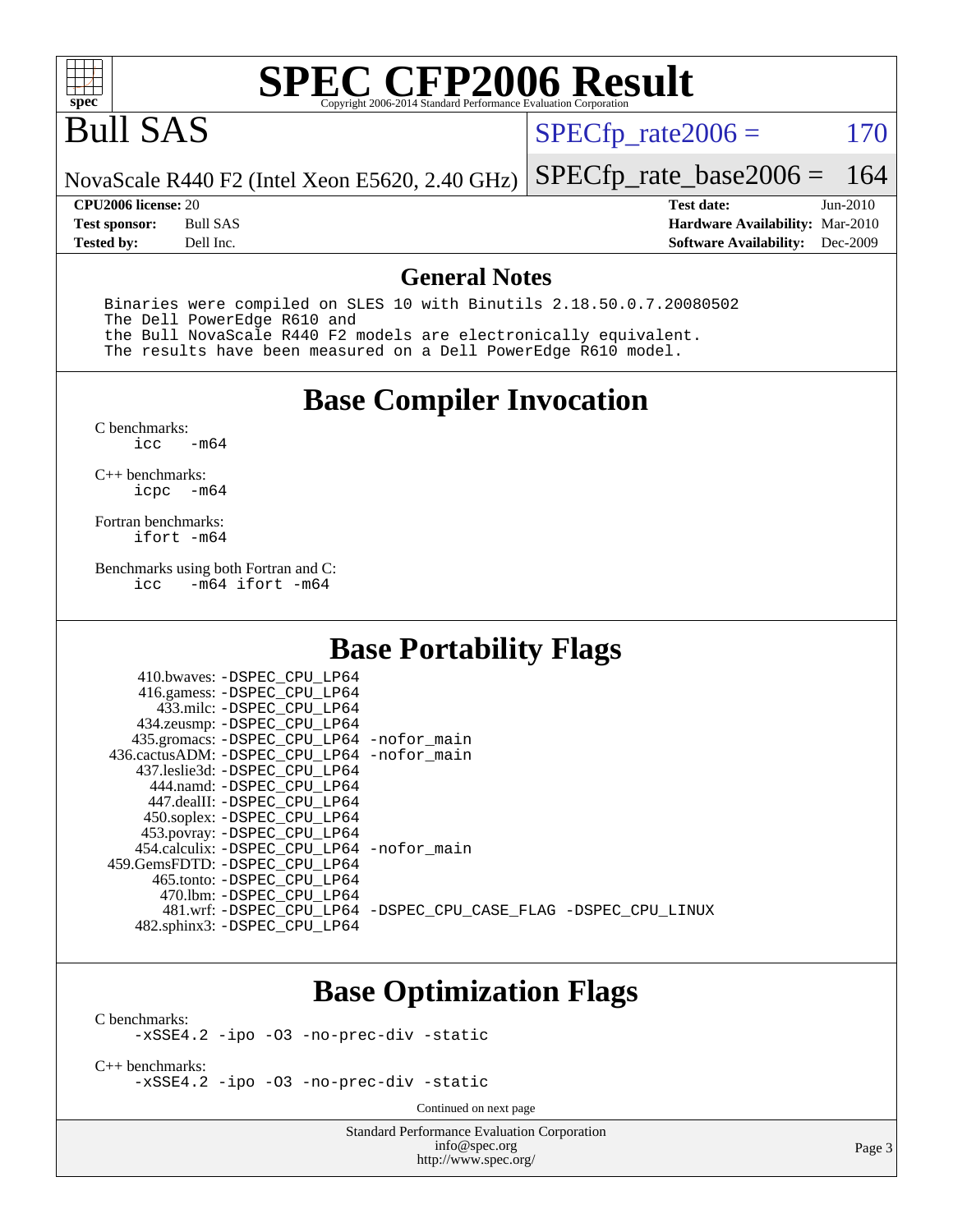

Bull SAS

 $SPECTp_rate2006 = 170$ 

NovaScale R440 F2 (Intel Xeon E5620, 2.40 GHz) [SPECfp\\_rate\\_base2006 =](http://www.spec.org/auto/cpu2006/Docs/result-fields.html#SPECfpratebase2006) 164

**[CPU2006 license:](http://www.spec.org/auto/cpu2006/Docs/result-fields.html#CPU2006license)** 20 **[Test date:](http://www.spec.org/auto/cpu2006/Docs/result-fields.html#Testdate)** Jun-2010 **[Test sponsor:](http://www.spec.org/auto/cpu2006/Docs/result-fields.html#Testsponsor)** Bull SAS **[Hardware Availability:](http://www.spec.org/auto/cpu2006/Docs/result-fields.html#HardwareAvailability)** Mar-2010 **[Tested by:](http://www.spec.org/auto/cpu2006/Docs/result-fields.html#Testedby)** Dell Inc. **[Software Availability:](http://www.spec.org/auto/cpu2006/Docs/result-fields.html#SoftwareAvailability)** Dec-2009

### **[Base Optimization Flags \(Continued\)](http://www.spec.org/auto/cpu2006/Docs/result-fields.html#BaseOptimizationFlags)**

[Fortran benchmarks](http://www.spec.org/auto/cpu2006/Docs/result-fields.html#Fortranbenchmarks): [-xSSE4.2](http://www.spec.org/cpu2006/results/res2010q3/cpu2006-20100706-12222.flags.html#user_FCbase_f-xSSE42_f91528193cf0b216347adb8b939d4107) [-ipo](http://www.spec.org/cpu2006/results/res2010q3/cpu2006-20100706-12222.flags.html#user_FCbase_f-ipo) [-O3](http://www.spec.org/cpu2006/results/res2010q3/cpu2006-20100706-12222.flags.html#user_FCbase_f-O3) [-no-prec-div](http://www.spec.org/cpu2006/results/res2010q3/cpu2006-20100706-12222.flags.html#user_FCbase_f-no-prec-div) [-static](http://www.spec.org/cpu2006/results/res2010q3/cpu2006-20100706-12222.flags.html#user_FCbase_f-static)

[Benchmarks using both Fortran and C](http://www.spec.org/auto/cpu2006/Docs/result-fields.html#BenchmarksusingbothFortranandC): [-xSSE4.2](http://www.spec.org/cpu2006/results/res2010q3/cpu2006-20100706-12222.flags.html#user_CC_FCbase_f-xSSE42_f91528193cf0b216347adb8b939d4107) [-ipo](http://www.spec.org/cpu2006/results/res2010q3/cpu2006-20100706-12222.flags.html#user_CC_FCbase_f-ipo) [-O3](http://www.spec.org/cpu2006/results/res2010q3/cpu2006-20100706-12222.flags.html#user_CC_FCbase_f-O3) [-no-prec-div](http://www.spec.org/cpu2006/results/res2010q3/cpu2006-20100706-12222.flags.html#user_CC_FCbase_f-no-prec-div) [-static](http://www.spec.org/cpu2006/results/res2010q3/cpu2006-20100706-12222.flags.html#user_CC_FCbase_f-static)

**[Peak Compiler Invocation](http://www.spec.org/auto/cpu2006/Docs/result-fields.html#PeakCompilerInvocation)**

[C benchmarks \(except as noted below\)](http://www.spec.org/auto/cpu2006/Docs/result-fields.html#Cbenchmarksexceptasnotedbelow):  $\text{icc}$  -m64

482.sphinx3: [icc -m32](http://www.spec.org/cpu2006/results/res2010q3/cpu2006-20100706-12222.flags.html#user_peakCCLD482_sphinx3_intel_icc_32bit_a6a621f8d50482236b970c6ac5f55f93)

[C++ benchmarks \(except as noted below\):](http://www.spec.org/auto/cpu2006/Docs/result-fields.html#CXXbenchmarksexceptasnotedbelow) [icpc -m64](http://www.spec.org/cpu2006/results/res2010q3/cpu2006-20100706-12222.flags.html#user_CXXpeak_intel_icpc_64bit_bedb90c1146cab66620883ef4f41a67e)

450.soplex: [icpc -m32](http://www.spec.org/cpu2006/results/res2010q3/cpu2006-20100706-12222.flags.html#user_peakCXXLD450_soplex_intel_icpc_32bit_4e5a5ef1a53fd332b3c49e69c3330699)

[Fortran benchmarks](http://www.spec.org/auto/cpu2006/Docs/result-fields.html#Fortranbenchmarks): [ifort -m64](http://www.spec.org/cpu2006/results/res2010q3/cpu2006-20100706-12222.flags.html#user_FCpeak_intel_ifort_64bit_ee9d0fb25645d0210d97eb0527dcc06e)

[Benchmarks using both Fortran and C](http://www.spec.org/auto/cpu2006/Docs/result-fields.html#BenchmarksusingbothFortranandC): [icc -m64](http://www.spec.org/cpu2006/results/res2010q3/cpu2006-20100706-12222.flags.html#user_CC_FCpeak_intel_icc_64bit_0b7121f5ab7cfabee23d88897260401c) [ifort -m64](http://www.spec.org/cpu2006/results/res2010q3/cpu2006-20100706-12222.flags.html#user_CC_FCpeak_intel_ifort_64bit_ee9d0fb25645d0210d97eb0527dcc06e)

### **[Peak Portability Flags](http://www.spec.org/auto/cpu2006/Docs/result-fields.html#PeakPortabilityFlags)**

| 410.bwaves: -DSPEC CPU LP64                |                                                                |
|--------------------------------------------|----------------------------------------------------------------|
| 416.gamess: -DSPEC CPU LP64                |                                                                |
| 433.milc: -DSPEC CPU LP64                  |                                                                |
| 434.zeusmp: -DSPEC_CPU_LP64                |                                                                |
| 435.gromacs: -DSPEC_CPU_LP64 -nofor_main   |                                                                |
| 436.cactusADM: -DSPEC CPU LP64 -nofor main |                                                                |
| 437.leslie3d: -DSPEC CPU LP64              |                                                                |
| 444.namd: -DSPEC CPU LP64                  |                                                                |
| 447.dealII: -DSPEC CPU LP64                |                                                                |
| 453.povray: -DSPEC_CPU_LP64                |                                                                |
| 454.calculix: -DSPEC_CPU_LP64 -nofor_main  |                                                                |
| 459.GemsFDTD: -DSPEC CPU LP64              |                                                                |
| 465.tonto: -DSPEC CPU LP64                 |                                                                |
| 470.1bm: -DSPEC CPU LP64                   |                                                                |
|                                            | 481.wrf: -DSPEC_CPU_LP64 -DSPEC_CPU_CASE_FLAG -DSPEC_CPU_LINUX |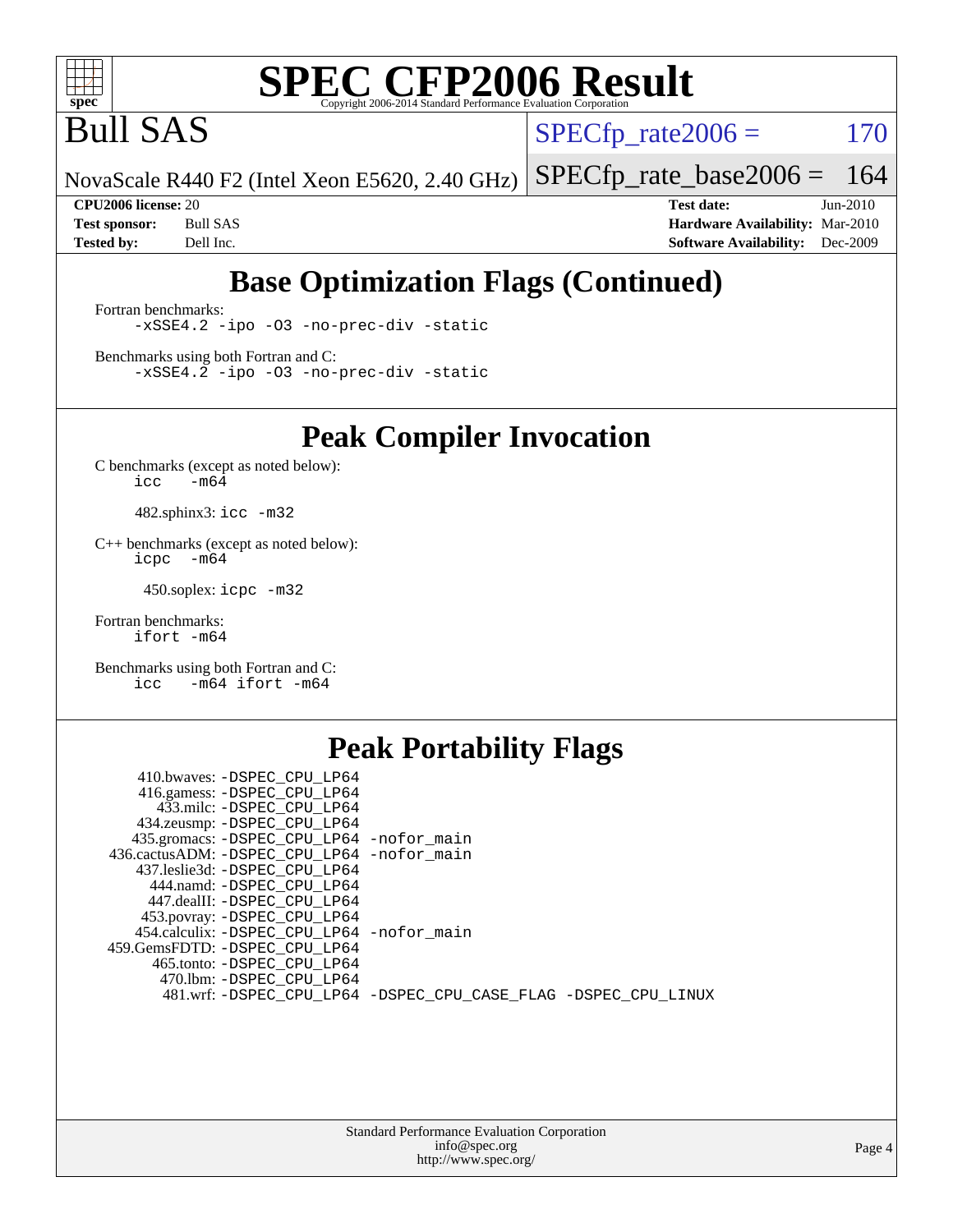

Bull SAS

 $SPECTp\_rate2006 = 170$ 

NovaScale R440 F2 (Intel Xeon E5620, 2.40 GHz) [SPECfp\\_rate\\_base2006 =](http://www.spec.org/auto/cpu2006/Docs/result-fields.html#SPECfpratebase2006) 164

**[CPU2006 license:](http://www.spec.org/auto/cpu2006/Docs/result-fields.html#CPU2006license)** 20 **[Test date:](http://www.spec.org/auto/cpu2006/Docs/result-fields.html#Testdate)** Jun-2010 **[Test sponsor:](http://www.spec.org/auto/cpu2006/Docs/result-fields.html#Testsponsor)** Bull SAS **[Hardware Availability:](http://www.spec.org/auto/cpu2006/Docs/result-fields.html#HardwareAvailability)** Mar-2010 **[Tested by:](http://www.spec.org/auto/cpu2006/Docs/result-fields.html#Testedby)** Dell Inc. **[Software Availability:](http://www.spec.org/auto/cpu2006/Docs/result-fields.html#SoftwareAvailability)** Dec-2009

### **[Peak Optimization Flags](http://www.spec.org/auto/cpu2006/Docs/result-fields.html#PeakOptimizationFlags)**

#### [C benchmarks](http://www.spec.org/auto/cpu2006/Docs/result-fields.html#Cbenchmarks):

 433.milc: [-xSSE4.2](http://www.spec.org/cpu2006/results/res2010q3/cpu2006-20100706-12222.flags.html#user_peakPASS2_CFLAGSPASS2_LDFLAGS433_milc_f-xSSE42_f91528193cf0b216347adb8b939d4107)(pass 2) [-prof-gen](http://www.spec.org/cpu2006/results/res2010q3/cpu2006-20100706-12222.flags.html#user_peakPASS1_CFLAGSPASS1_LDFLAGS433_milc_prof_gen_e43856698f6ca7b7e442dfd80e94a8fc)(pass 1) [-ipo](http://www.spec.org/cpu2006/results/res2010q3/cpu2006-20100706-12222.flags.html#user_peakPASS2_CFLAGSPASS2_LDFLAGS433_milc_f-ipo)(pass 2) [-O3](http://www.spec.org/cpu2006/results/res2010q3/cpu2006-20100706-12222.flags.html#user_peakPASS2_CFLAGSPASS2_LDFLAGS433_milc_f-O3)(pass 2) [-no-prec-div](http://www.spec.org/cpu2006/results/res2010q3/cpu2006-20100706-12222.flags.html#user_peakPASS2_CFLAGSPASS2_LDFLAGS433_milc_f-no-prec-div)(pass 2) [-static](http://www.spec.org/cpu2006/results/res2010q3/cpu2006-20100706-12222.flags.html#user_peakPASS2_CFLAGSPASS2_LDFLAGS433_milc_f-static)(pass 2) [-prof-use](http://www.spec.org/cpu2006/results/res2010q3/cpu2006-20100706-12222.flags.html#user_peakPASS2_CFLAGSPASS2_LDFLAGS433_milc_prof_use_bccf7792157ff70d64e32fe3e1250b55)(pass 2) [-fno-alias](http://www.spec.org/cpu2006/results/res2010q3/cpu2006-20100706-12222.flags.html#user_peakOPTIMIZE433_milc_f-no-alias_694e77f6c5a51e658e82ccff53a9e63a) [-opt-prefetch](http://www.spec.org/cpu2006/results/res2010q3/cpu2006-20100706-12222.flags.html#user_peakOPTIMIZE433_milc_f-opt-prefetch) 470.1bm:  $-xSSE4$ . 2(pass 2)  $-prof-gen(pass 1) -ipo(pass 2) -O3(pass 2)$  $-prof-gen(pass 1) -ipo(pass 2) -O3(pass 2)$  $-prof-gen(pass 1) -ipo(pass 2) -O3(pass 2)$  $-prof-gen(pass 1) -ipo(pass 2) -O3(pass 2)$  $-prof-gen(pass 1) -ipo(pass 2) -O3(pass 2)$  $-prof-gen(pass 1) -ipo(pass 2) -O3(pass 2)$ [-no-prec-div](http://www.spec.org/cpu2006/results/res2010q3/cpu2006-20100706-12222.flags.html#user_peakPASS2_CFLAGSPASS2_LDFLAGS470_lbm_f-no-prec-div)(pass 2) [-static](http://www.spec.org/cpu2006/results/res2010q3/cpu2006-20100706-12222.flags.html#user_peakPASS2_CFLAGSPASS2_LDFLAGS470_lbm_f-static)(pass 2) [-prof-use](http://www.spec.org/cpu2006/results/res2010q3/cpu2006-20100706-12222.flags.html#user_peakPASS2_CFLAGSPASS2_LDFLAGS470_lbm_prof_use_bccf7792157ff70d64e32fe3e1250b55)(pass 2) [-opt-malloc-options=3](http://www.spec.org/cpu2006/results/res2010q3/cpu2006-20100706-12222.flags.html#user_peakOPTIMIZE470_lbm_f-opt-malloc-options_13ab9b803cf986b4ee62f0a5998c2238) [-ansi-alias](http://www.spec.org/cpu2006/results/res2010q3/cpu2006-20100706-12222.flags.html#user_peakOPTIMIZE470_lbm_f-ansi-alias) [-auto-ilp32](http://www.spec.org/cpu2006/results/res2010q3/cpu2006-20100706-12222.flags.html#user_peakCOPTIMIZE470_lbm_f-auto-ilp32) 482.sphinx3: [-xSSE4.2](http://www.spec.org/cpu2006/results/res2010q3/cpu2006-20100706-12222.flags.html#user_peakOPTIMIZE482_sphinx3_f-xSSE42_f91528193cf0b216347adb8b939d4107) [-ipo](http://www.spec.org/cpu2006/results/res2010q3/cpu2006-20100706-12222.flags.html#user_peakOPTIMIZE482_sphinx3_f-ipo) [-O3](http://www.spec.org/cpu2006/results/res2010q3/cpu2006-20100706-12222.flags.html#user_peakOPTIMIZE482_sphinx3_f-O3) [-no-prec-div](http://www.spec.org/cpu2006/results/res2010q3/cpu2006-20100706-12222.flags.html#user_peakOPTIMIZE482_sphinx3_f-no-prec-div) [-static](http://www.spec.org/cpu2006/results/res2010q3/cpu2006-20100706-12222.flags.html#user_peakOPTIMIZE482_sphinx3_f-static) [-unroll2](http://www.spec.org/cpu2006/results/res2010q3/cpu2006-20100706-12222.flags.html#user_peakCOPTIMIZE482_sphinx3_f-unroll_784dae83bebfb236979b41d2422d7ec2) [C++ benchmarks:](http://www.spec.org/auto/cpu2006/Docs/result-fields.html#CXXbenchmarks) 444.namd: [-xSSE4.2](http://www.spec.org/cpu2006/results/res2010q3/cpu2006-20100706-12222.flags.html#user_peakPASS2_CXXFLAGSPASS2_LDFLAGS444_namd_f-xSSE42_f91528193cf0b216347adb8b939d4107)(pass 2) [-prof-gen](http://www.spec.org/cpu2006/results/res2010q3/cpu2006-20100706-12222.flags.html#user_peakPASS1_CXXFLAGSPASS1_LDFLAGS444_namd_prof_gen_e43856698f6ca7b7e442dfd80e94a8fc)(pass 1) [-ipo](http://www.spec.org/cpu2006/results/res2010q3/cpu2006-20100706-12222.flags.html#user_peakPASS2_CXXFLAGSPASS2_LDFLAGS444_namd_f-ipo)(pass 2) [-O3](http://www.spec.org/cpu2006/results/res2010q3/cpu2006-20100706-12222.flags.html#user_peakPASS2_CXXFLAGSPASS2_LDFLAGS444_namd_f-O3)(pass 2) [-no-prec-div](http://www.spec.org/cpu2006/results/res2010q3/cpu2006-20100706-12222.flags.html#user_peakPASS2_CXXFLAGSPASS2_LDFLAGS444_namd_f-no-prec-div)(pass 2) [-static](http://www.spec.org/cpu2006/results/res2010q3/cpu2006-20100706-12222.flags.html#user_peakPASS2_CXXFLAGSPASS2_LDFLAGS444_namd_f-static)(pass 2) [-prof-use](http://www.spec.org/cpu2006/results/res2010q3/cpu2006-20100706-12222.flags.html#user_peakPASS2_CXXFLAGSPASS2_LDFLAGS444_namd_prof_use_bccf7792157ff70d64e32fe3e1250b55)(pass 2) [-fno-alias](http://www.spec.org/cpu2006/results/res2010q3/cpu2006-20100706-12222.flags.html#user_peakCXXOPTIMIZE444_namd_f-no-alias_694e77f6c5a51e658e82ccff53a9e63a) [-auto-ilp32](http://www.spec.org/cpu2006/results/res2010q3/cpu2006-20100706-12222.flags.html#user_peakCXXOPTIMIZE444_namd_f-auto-ilp32) 447.dealII: basepeak = yes 450.soplex: [-xSSE4.2](http://www.spec.org/cpu2006/results/res2010q3/cpu2006-20100706-12222.flags.html#user_peakPASS2_CXXFLAGSPASS2_LDFLAGS450_soplex_f-xSSE42_f91528193cf0b216347adb8b939d4107)(pass 2) [-prof-gen](http://www.spec.org/cpu2006/results/res2010q3/cpu2006-20100706-12222.flags.html#user_peakPASS1_CXXFLAGSPASS1_LDFLAGS450_soplex_prof_gen_e43856698f6ca7b7e442dfd80e94a8fc)(pass 1) [-ipo](http://www.spec.org/cpu2006/results/res2010q3/cpu2006-20100706-12222.flags.html#user_peakPASS2_CXXFLAGSPASS2_LDFLAGS450_soplex_f-ipo)(pass 2) [-O3](http://www.spec.org/cpu2006/results/res2010q3/cpu2006-20100706-12222.flags.html#user_peakPASS2_CXXFLAGSPASS2_LDFLAGS450_soplex_f-O3)(pass 2) [-no-prec-div](http://www.spec.org/cpu2006/results/res2010q3/cpu2006-20100706-12222.flags.html#user_peakPASS2_CXXFLAGSPASS2_LDFLAGS450_soplex_f-no-prec-div)(pass 2) [-static](http://www.spec.org/cpu2006/results/res2010q3/cpu2006-20100706-12222.flags.html#user_peakPASS2_CXXFLAGSPASS2_LDFLAGS450_soplex_f-static)(pass 2) [-prof-use](http://www.spec.org/cpu2006/results/res2010q3/cpu2006-20100706-12222.flags.html#user_peakPASS2_CXXFLAGSPASS2_LDFLAGS450_soplex_prof_use_bccf7792157ff70d64e32fe3e1250b55)(pass 2) [-opt-malloc-options=3](http://www.spec.org/cpu2006/results/res2010q3/cpu2006-20100706-12222.flags.html#user_peakOPTIMIZE450_soplex_f-opt-malloc-options_13ab9b803cf986b4ee62f0a5998c2238) 453.povray: [-xSSE4.2](http://www.spec.org/cpu2006/results/res2010q3/cpu2006-20100706-12222.flags.html#user_peakPASS2_CXXFLAGSPASS2_LDFLAGS453_povray_f-xSSE42_f91528193cf0b216347adb8b939d4107)(pass 2) [-prof-gen](http://www.spec.org/cpu2006/results/res2010q3/cpu2006-20100706-12222.flags.html#user_peakPASS1_CXXFLAGSPASS1_LDFLAGS453_povray_prof_gen_e43856698f6ca7b7e442dfd80e94a8fc)(pass 1) [-ipo](http://www.spec.org/cpu2006/results/res2010q3/cpu2006-20100706-12222.flags.html#user_peakPASS2_CXXFLAGSPASS2_LDFLAGS453_povray_f-ipo)(pass 2) [-O3](http://www.spec.org/cpu2006/results/res2010q3/cpu2006-20100706-12222.flags.html#user_peakPASS2_CXXFLAGSPASS2_LDFLAGS453_povray_f-O3)(pass 2) [-no-prec-div](http://www.spec.org/cpu2006/results/res2010q3/cpu2006-20100706-12222.flags.html#user_peakPASS2_CXXFLAGSPASS2_LDFLAGS453_povray_f-no-prec-div)(pass 2) [-static](http://www.spec.org/cpu2006/results/res2010q3/cpu2006-20100706-12222.flags.html#user_peakPASS2_CXXFLAGSPASS2_LDFLAGS453_povray_f-static)(pass 2) [-prof-use](http://www.spec.org/cpu2006/results/res2010q3/cpu2006-20100706-12222.flags.html#user_peakPASS2_CXXFLAGSPASS2_LDFLAGS453_povray_prof_use_bccf7792157ff70d64e32fe3e1250b55)(pass 2) [-unroll4](http://www.spec.org/cpu2006/results/res2010q3/cpu2006-20100706-12222.flags.html#user_peakCXXOPTIMIZE453_povray_f-unroll_4e5e4ed65b7fd20bdcd365bec371b81f) [-ansi-alias](http://www.spec.org/cpu2006/results/res2010q3/cpu2006-20100706-12222.flags.html#user_peakCXXOPTIMIZE453_povray_f-ansi-alias) [Fortran benchmarks](http://www.spec.org/auto/cpu2006/Docs/result-fields.html#Fortranbenchmarks): 410.bwaves: [-xSSE4.2](http://www.spec.org/cpu2006/results/res2010q3/cpu2006-20100706-12222.flags.html#user_peakOPTIMIZE410_bwaves_f-xSSE42_f91528193cf0b216347adb8b939d4107) [-ipo](http://www.spec.org/cpu2006/results/res2010q3/cpu2006-20100706-12222.flags.html#user_peakOPTIMIZE410_bwaves_f-ipo) [-O3](http://www.spec.org/cpu2006/results/res2010q3/cpu2006-20100706-12222.flags.html#user_peakOPTIMIZE410_bwaves_f-O3) [-no-prec-div](http://www.spec.org/cpu2006/results/res2010q3/cpu2006-20100706-12222.flags.html#user_peakOPTIMIZE410_bwaves_f-no-prec-div) [-static](http://www.spec.org/cpu2006/results/res2010q3/cpu2006-20100706-12222.flags.html#user_peakOPTIMIZE410_bwaves_f-static) [-opt-prefetch](http://www.spec.org/cpu2006/results/res2010q3/cpu2006-20100706-12222.flags.html#user_peakOPTIMIZE410_bwaves_f-opt-prefetch)  $416$ .gamess:  $-xSSE4$ .  $2(pass 2)$  -prof-qen(pass 1) [-ipo](http://www.spec.org/cpu2006/results/res2010q3/cpu2006-20100706-12222.flags.html#user_peakPASS2_FFLAGSPASS2_LDFLAGS416_gamess_f-ipo)(pass 2) -03(pass 2) [-no-prec-div](http://www.spec.org/cpu2006/results/res2010q3/cpu2006-20100706-12222.flags.html#user_peakPASS2_FFLAGSPASS2_LDFLAGS416_gamess_f-no-prec-div)(pass 2) [-static](http://www.spec.org/cpu2006/results/res2010q3/cpu2006-20100706-12222.flags.html#user_peakPASS2_FFLAGSPASS2_LDFLAGS416_gamess_f-static)(pass 2) [-prof-use](http://www.spec.org/cpu2006/results/res2010q3/cpu2006-20100706-12222.flags.html#user_peakPASS2_FFLAGSPASS2_LDFLAGS416_gamess_prof_use_bccf7792157ff70d64e32fe3e1250b55)(pass 2) [-unroll2](http://www.spec.org/cpu2006/results/res2010q3/cpu2006-20100706-12222.flags.html#user_peakOPTIMIZE416_gamess_f-unroll_784dae83bebfb236979b41d2422d7ec2) [-Ob0](http://www.spec.org/cpu2006/results/res2010q3/cpu2006-20100706-12222.flags.html#user_peakOPTIMIZE416_gamess_f-Ob_n_fbe6f6428adb7d4b74b1e99bb2444c2d) [-ansi-alias](http://www.spec.org/cpu2006/results/res2010q3/cpu2006-20100706-12222.flags.html#user_peakOPTIMIZE416_gamess_f-ansi-alias) [-scalar-rep-](http://www.spec.org/cpu2006/results/res2010q3/cpu2006-20100706-12222.flags.html#user_peakOPTIMIZE416_gamess_f-disablescalarrep_abbcad04450fb118e4809c81d83c8a1d) 434.zeusmp: basepeak = yes 437.leslie3d: [-xSSE4.2](http://www.spec.org/cpu2006/results/res2010q3/cpu2006-20100706-12222.flags.html#user_peakOPTIMIZE437_leslie3d_f-xSSE42_f91528193cf0b216347adb8b939d4107) [-ipo](http://www.spec.org/cpu2006/results/res2010q3/cpu2006-20100706-12222.flags.html#user_peakOPTIMIZE437_leslie3d_f-ipo) [-O3](http://www.spec.org/cpu2006/results/res2010q3/cpu2006-20100706-12222.flags.html#user_peakOPTIMIZE437_leslie3d_f-O3) [-no-prec-div](http://www.spec.org/cpu2006/results/res2010q3/cpu2006-20100706-12222.flags.html#user_peakOPTIMIZE437_leslie3d_f-no-prec-div) [-static](http://www.spec.org/cpu2006/results/res2010q3/cpu2006-20100706-12222.flags.html#user_peakOPTIMIZE437_leslie3d_f-static) 459.GemsFDTD: [-xSSE4.2](http://www.spec.org/cpu2006/results/res2010q3/cpu2006-20100706-12222.flags.html#user_peakPASS2_FFLAGSPASS2_LDFLAGS459_GemsFDTD_f-xSSE42_f91528193cf0b216347adb8b939d4107)(pass 2) [-prof-gen](http://www.spec.org/cpu2006/results/res2010q3/cpu2006-20100706-12222.flags.html#user_peakPASS1_FFLAGSPASS1_LDFLAGS459_GemsFDTD_prof_gen_e43856698f6ca7b7e442dfd80e94a8fc)(pass 1) [-ipo](http://www.spec.org/cpu2006/results/res2010q3/cpu2006-20100706-12222.flags.html#user_peakPASS2_FFLAGSPASS2_LDFLAGS459_GemsFDTD_f-ipo)(pass 2) [-O3](http://www.spec.org/cpu2006/results/res2010q3/cpu2006-20100706-12222.flags.html#user_peakPASS2_FFLAGSPASS2_LDFLAGS459_GemsFDTD_f-O3)(pass 2) [-no-prec-div](http://www.spec.org/cpu2006/results/res2010q3/cpu2006-20100706-12222.flags.html#user_peakPASS2_FFLAGSPASS2_LDFLAGS459_GemsFDTD_f-no-prec-div)(pass 2) [-static](http://www.spec.org/cpu2006/results/res2010q3/cpu2006-20100706-12222.flags.html#user_peakPASS2_FFLAGSPASS2_LDFLAGS459_GemsFDTD_f-static)(pass 2) [-prof-use](http://www.spec.org/cpu2006/results/res2010q3/cpu2006-20100706-12222.flags.html#user_peakPASS2_FFLAGSPASS2_LDFLAGS459_GemsFDTD_prof_use_bccf7792157ff70d64e32fe3e1250b55)(pass 2) [-unroll2](http://www.spec.org/cpu2006/results/res2010q3/cpu2006-20100706-12222.flags.html#user_peakOPTIMIZE459_GemsFDTD_f-unroll_784dae83bebfb236979b41d2422d7ec2) [-Ob0](http://www.spec.org/cpu2006/results/res2010q3/cpu2006-20100706-12222.flags.html#user_peakOPTIMIZE459_GemsFDTD_f-Ob_n_fbe6f6428adb7d4b74b1e99bb2444c2d)  $465$ .tonto:  $-xSSE4$ .  $2(pass 2)$  [-prof-gen](http://www.spec.org/cpu2006/results/res2010q3/cpu2006-20100706-12222.flags.html#user_peakPASS1_FFLAGSPASS1_LDFLAGS465_tonto_prof_gen_e43856698f6ca7b7e442dfd80e94a8fc)(pass 1) [-ipo](http://www.spec.org/cpu2006/results/res2010q3/cpu2006-20100706-12222.flags.html#user_peakPASS2_FFLAGSPASS2_LDFLAGS465_tonto_f-ipo)(pass 2) [-O3](http://www.spec.org/cpu2006/results/res2010q3/cpu2006-20100706-12222.flags.html#user_peakPASS2_FFLAGSPASS2_LDFLAGS465_tonto_f-O3)(pass 2) [-no-prec-div](http://www.spec.org/cpu2006/results/res2010q3/cpu2006-20100706-12222.flags.html#user_peakPASS2_FFLAGSPASS2_LDFLAGS465_tonto_f-no-prec-div)(pass 2) [-static](http://www.spec.org/cpu2006/results/res2010q3/cpu2006-20100706-12222.flags.html#user_peakPASS2_FFLAGSPASS2_LDFLAGS465_tonto_f-static)(pass 2) [-prof-use](http://www.spec.org/cpu2006/results/res2010q3/cpu2006-20100706-12222.flags.html#user_peakPASS2_FFLAGSPASS2_LDFLAGS465_tonto_prof_use_bccf7792157ff70d64e32fe3e1250b55)(pass 2) [-unroll4](http://www.spec.org/cpu2006/results/res2010q3/cpu2006-20100706-12222.flags.html#user_peakOPTIMIZE465_tonto_f-unroll_4e5e4ed65b7fd20bdcd365bec371b81f) [-auto](http://www.spec.org/cpu2006/results/res2010q3/cpu2006-20100706-12222.flags.html#user_peakOPTIMIZE465_tonto_f-auto) [-inline-calloc](http://www.spec.org/cpu2006/results/res2010q3/cpu2006-20100706-12222.flags.html#user_peakOPTIMIZE465_tonto_f-inline-calloc) [-opt-malloc-options=3](http://www.spec.org/cpu2006/results/res2010q3/cpu2006-20100706-12222.flags.html#user_peakOPTIMIZE465_tonto_f-opt-malloc-options_13ab9b803cf986b4ee62f0a5998c2238) [Benchmarks using both Fortran and C](http://www.spec.org/auto/cpu2006/Docs/result-fields.html#BenchmarksusingbothFortranandC): Continued on next page